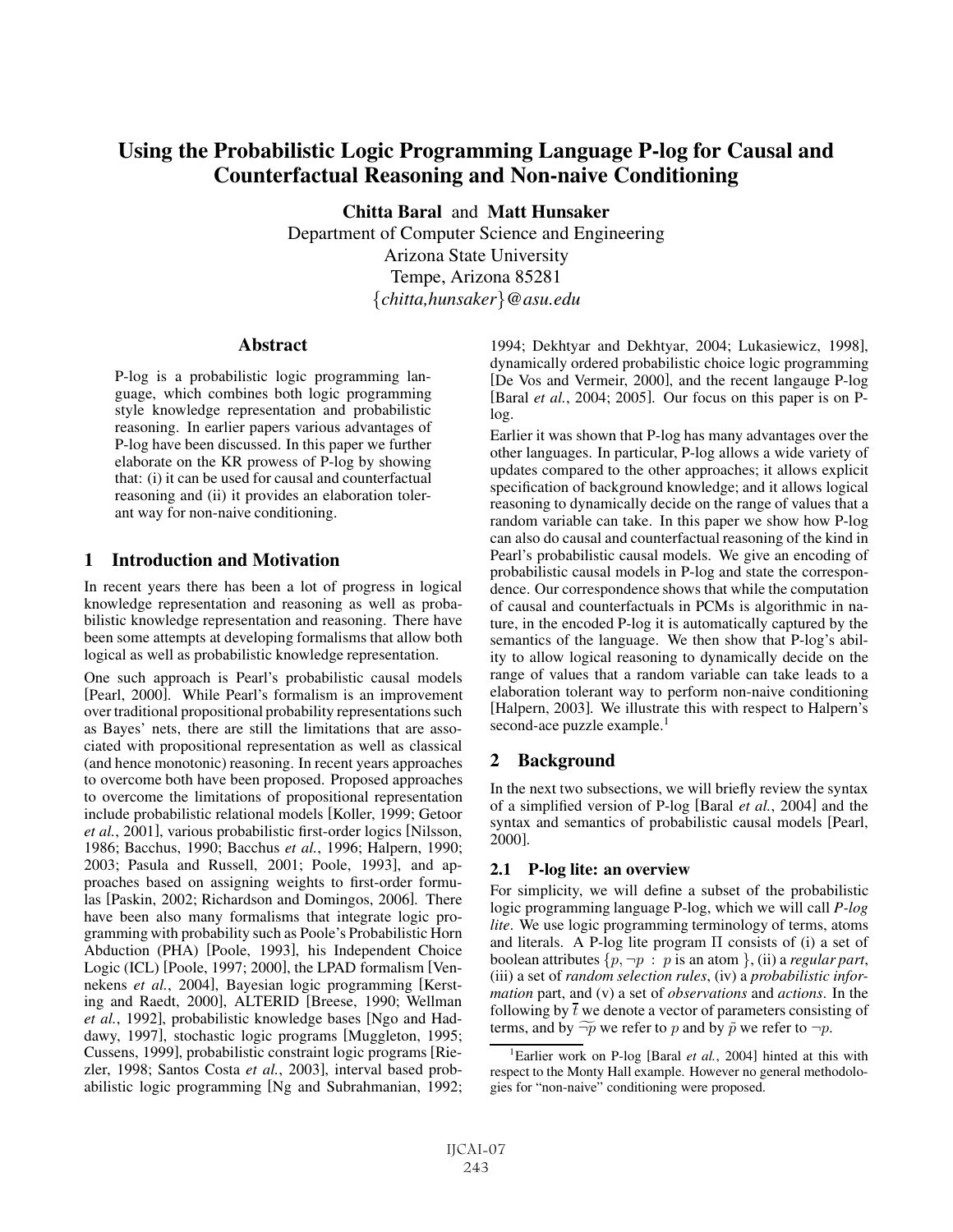(ii) Regular part: The regular part of a P-log lite program consists of a collection of logic programming rules (without disjunction and under the stable model semantics).

(iii) Random Selection: A *random selection* is a rule of the form

$$
random(a(\overline{t})). \tag{1}
$$

Statement (1) says that one of  $a(\overline{t})$  or  $\neg a(\overline{t})$  is selected at random. In P-log with non-boolean attributes the random statement is more general and is of the form:  $random(Attr: \{X : p(X)\}).$ 

(iv) Probabilistic Information: Information about probabilities of random attributes taking particular values is given by *probability atoms* (or simply *pr-atoms*) which have the form:

$$
pr(l) = v.
$$
 (2)

where l is  $a(\bar{t})$  or  $\neg a(\bar{t})$ , and  $pr(a(\bar{t})) = v$  would cause  $a(\bar{t})$ with probability  $v$ .

(v) Observations and actions: Observations and actions are statements of the respective forms:  $obs(l)$  and  $do(l)$ .

Observations are used to record the outcomes of random events, i.e., random attributes and attributes dependent on them. The statement  $do(a(\bar{t}))$  indicates that  $a(\bar{t})$  is made true as a result of a deliberate (non-random) action.

#### Semantics of P-log lite:

The semantics of a P-log lite program  $\Pi$  is given by a collection of the possible sets of beliefs of a rational agent associated with Π, together with their probabilities.

We start with translating the logical part of a P-log lite program  $\Pi$  to an Answer Set Prolog program  $\tau(\Pi)$  as described below.

(a)  $\tau(\Pi)$  contains the regular part of  $\Pi$ .

(b) For each attribute atom  $a(\overline{t})$ ,  $\tau(\Pi)$  has the rules:

 $intervene(a(\overline{t})) \leftarrow do(a(\overline{t})).$  $intervene(a(\overline{t})) \leftarrow do(\neg a(\overline{t})).$ 

(c) For each  $random(a(\bar{t}))$  in  $\Pi$ ,  $\tau(\Pi)$  has the Smodels rule:  $1\{a(\overline{t}), \neg a(\overline{t})\}\}\longrightarrow not\$ intervene $(a(\overline{t})).$ 

The left hand side of the above rule means that one of  $a(\overline{t})$ and  $\neg a(\overline{t})$  must be in the answer set.

(d)  $\tau(\Pi)$  has all the actions and observations of  $\Pi$ .

(e) For all literals  $l, \tau(\Pi)$  has the rules:

 $\leftarrow$  obs(l), not l.  $l \leftarrow do(l).$ 

An answer set of  $\tau(\Pi)$  is called a **possible world** of  $\Pi$ . The set of all possible worlds of  $\Pi$  is denoted by  $\Omega(\Pi)$ .

Let W be a possible world of a P-log lite program  $\Pi$ . If  $\Pi$ contains a random selection rule of the form  $random(a(\overline{t})),$ then we say that both  $a(t)$  and  $\neg a(t)$  are *possible* in W with respect to  $\Pi$ . For every  $W \in \Omega(\Pi)$  and every literal *l* possible in W we now define the corresponding probability  $P(W, l)$ .

For each l *possible* in W:

If  $l \in W$ ,  $\Pi$  has a *pr-atom*  $pr(l) = v$  and W does not contain intervene(l) then  $P(W, l) = v$ , and  $P(W, l) = 1 - v$ .

If for any attribute literal  $l$ , we do not have pr-atoms for either l or  $\tilde{l}$ ,  $l \in W$  and W does not contain  $intervene(l)$  then  $P(W, l) = 0.5$ , and  $P(W, l) = 0.5$ .

Now we are ready to define the measure,  $\mu_{\Pi}$ , induced by the P-log lite program Π.

Definition 1. *(Measure)* (i) The *unnormalized probability*,  $\prod_{l \in W} P(W, l)$ , where the product is taken over literals for  $\hat{\mu}_{\Pi}(W)$ , of a possible world W *induced by*  $\Pi$  is  $\hat{\mu}_{\Pi}(W) =$ which  $P(W, l)$  is defined.

(ii) The *measure* (or the normalized probability),  $\mu$ <sub>II</sub>(W), of a possible world W *induced by* Π is the unnormalized probability of  $W$  divided by the sum of the unnormalized probabilities of all possible worlds of  $\Pi$ , i.e.,  $\mu_{\Pi}(W) = \frac{\hat{\mu}_{\Pi}(W)}{\sum_{W \in \Omega} \hat{\mu}_{\Pi}(W)}$  $\overline{W_i \in \Omega \mu(\overline{W_i})}$ 

When the program  $\Pi$  is clear from the context we may simply write  $\hat{\mu}$  and  $\mu$  instead of  $\hat{\mu}_{\Pi}$  and  $\mu_{\Pi}$  respectively.

The truth and falsity of propositional formulas with respect to possible worlds are defined in the standard way. A formula A is true in W is denoted by  $W \vdash A$ .

#### Definition 2. *(Probability)*

The *probability* with respect to program Π of a formula A,  $P_{\Pi}(A)$ , is the sum of the measures of the possible worlds of  $\Pi$  in which A is true, i.e.  $P_{\Pi}(A) = \sum_{W \vdash A} \mu_{\Pi}(W)$ .  $\Box$ 

When  $\Pi$  is clear from the context we may simply write  $P$  instead of  $P_{\Pi}$ . Conditional probability in P-log lite is defined in the usual way. Moreover, under certain consistency conditions (which hold for the examples discussed in this paper) on P-log lite programs  $T$ , formulas  $A$ , and a set of literals  $B$ such that  $P_T(B) \neq 0$ , we have  $P_T(A|B) = P_{T \cup obs(B)}(A)$ 

#### 2.2 Probabilistic causal models

In this section we present many definitions from [Pearl, 2000] and give our definition of a PCM-probabilistic query.

**Causal model:** A *causal model* is a triple  $M = \langle U, V, F \rangle$ where

(i) U is a set of *background* variables, (also called *exogenous*), that are determined by factors outside the model;

(ii) V is a set  $\{V_1, V_2, \ldots V_n\}$  of variables, called *endogenous*, that are determined by variables in the model - that is, variables in  $U \cup V$ ; and

(iii) F is a set of functions  $\{f_1, f_2, \ldots, f_n\}$ , such that each  $f_i$ is a mapping from  $U \cup (V \setminus V_i)$  to  $V_i$ , and such that the entire set F forms a mapping from  $U$  to  $V$ . In other words, each  $f_i$ tells us the value of  $V_i$  given the values of all other variables in  $U \cup V$ , and the entire set F has a unique solution for V, given a realization of  $U$ . Symbolically, the set of equations  $F$  can be represented by writing  $V_i = f_i(P A_i, U_i), i = 1, \ldots, n$ , where  $PA_i$  (connoting parents) is a subset of variables in  $V \setminus$  $V_i$  and  $U_i$  stands for a subset of variables in  $U$ .

We will refer to the realization of a set of variables  $Y \subseteq V$ given the causal model  $M$  and the background variable realization of  $U = u$  as  $Y_M(u)$ .  $Y(u)$  will be used as shorthand for  $Y_M(u)$ , but we will explicitly use the subscript  $M_x$  for realizations of submodels defined below.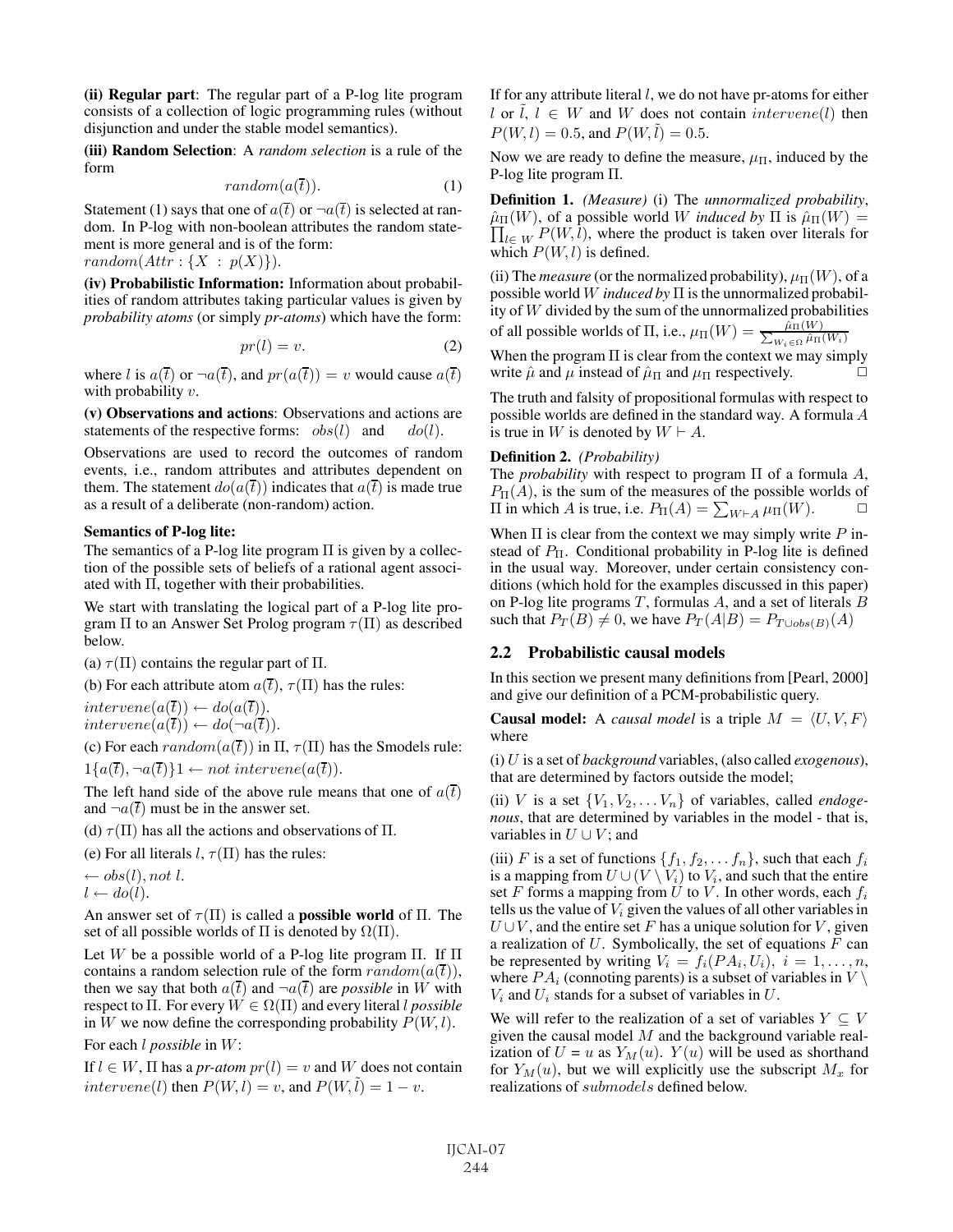Example 1. We have a simple causal model consisting of a background variable  $U$ , endogenous variables  $A$  and  $B$ , and the set of the following causal functions:

$$
A = U \wedge B. \qquad B = U \vee A.
$$

For each value of  $U$ , there is a unique solution for  $A$  and  $B$ . That is, for  $U = 1$ ,  $A = B = 1$  and for  $U = 0$ ,  $A = B = 0$ .  $\Box$ 

**Submodel:** Let  $M$  be a causal model,  $X$  be a set of variables in  $V$ , and  $x$  be a particular realization of  $X$ . A *submodel*  $M_x$ of M is the causal model  $M_x = \langle U, V, F_x \rangle$  where  $F_x = \{f_i :$  $V_i \notin X$ } $\cup \{X = x\}.$ 

Submodels are useful for representing the effect of local actions and hypothetical changes.  $M_x$  represents the model that results from a minimal change to make  $X = x$  hold true under any realization of U.

**Effect of Action:** Let  $M$  be a causal model,  $X$  be a set of variables in  $V$ , and  $x$  be a particular realization of  $X$ . The *effect of action*  $do(X = x)$  on M is given by the submodel  $M_x$ .

**Potential Response:** Let  $X$  and  $Y$  be two subsets of variables in V. The *potential response* of Y to action  $do(X = x)$ , denoted  $Y_{M_x}(u)$ , is the solution for Y of the set of equations  $F_x$ , where u is a particular realization of U.

**Counterfactual:** Let  $X_i$  and Y be two subsets of variables in V. The *counterfactual* sentence "The value that Y would have obtained, had  $X_i$  been forced to be  $x_i$ " is interpreted as denoting the potential response  $Y_{M_{x,i}}(u)$ , where u is a particular realization of  $U$ .

Probabilistic causal model: A *probabilistic causal model* (PCM) is a pair  $\langle M, P(u) \rangle$  where M is a causal model and  $P(u)$  is a probability function defined over the domain of U.

Because the set of functional equations forms a mapping from U to V, the probability distribution  $P$  also induces a probability distribution over the endogenous variables.

For every set of variables  $Y \subseteq V$ , we have:  $P(Y = y) =$  $\sum_{\{u \; | \; Y(u)=y\}} P(u)$ 

The probability of a counterfactual statement is defined using the *potential response*,  $Y_{M_x}(u)$ , induced by the submodel  $\overline{M}_x$ . It can be expressed in a similar manner:  $P(Y_{M_x} = y) = \sum_{\{u \mid Y_{M_x}(u) = y\}} P(u)$ 

PCM probabilistic query: Joint probabilities of counterfactuals that are conditional on observations will be the focus of our counterfactual reasoning. Let  $Y_{M_{x_1}} = y_1, \ldots,$  $Y_{M_{x_m}} = y_m$  be counterfactuals and let B and C be subsets of V. A *PCM probabilistic query* is of the form  $P(Y_{M_{x_1}} = y_1, \ldots,$  $Y_{M_{x_m}} = y_m$ ,  $B = b \mid C = c$ , and its value is given by:

$$
\sum_{u} P(Y_{M_{x_1}} = y_1, \dots, Y_{M_{x_m}} = y_m, B = b \mid u) P(u \mid c)
$$

### 3 Encoding Pearl's firing squad in P-log lite

In this section we will consider Pearl's firing squad example and show how one can encode this example in P-log lite and ask counterfactual queries.

The firing squad PCM: The PCM of the *firing squad* has two background variables  $U$  and  $W$ , and endogenous variables  $A, B, C$ , and  $D$ ; which stand for

 $U =$  court orders the execution;  $C =$  captain gives a signal;  $A =$  rifle A shoots;  $B =$  rifle B shoots;  $D =$  the prisoner dies;  $W =$  rifle A pulls the trigger out of nervousness.

The causal relationships between the variables are described by the functional equations  $C = U$ ;  $A = C \vee W$ ;  $B =$  $C$ ;  $D = A \vee B$ . In addition the probabilities of the background variables are given as  $P(U) = p$  and  $P(W) = q$ .

#### 3.1 Example of an observation assimilation query

Consider the query that asks the probability that B shot given that the prisoner is dead? In PCM formalism this will be expressed as  $P(B|D)$ .

To translate this query to an equivalent P-log lite query we will use a program  $\Pi_1$  that captures both the causal relationships and the probabilistic arguments found in the *firing squad* PCM. The program  $\Pi_1$  will have explicit rules for the positive and negative boolean variables. The P-log lite predictive query is not conditioned on the fact that the prisoner is dead. Instead, the fact that the prisoner is dead is added to  $\Pi_1$  as an observation rule  $obs(D)$ . The P-log lite program  $\Pi_1$ consists of the following:

1. Declarations for each background variable:

| $U: \mathit{boolean}.$ | random(U).    |
|------------------------|---------------|
| W: boolean.            | $random(W)$ . |

- 2. Declarations for each endogenous variable:  $C: boolean.$   $A: boolean.$ <br> $B: boolean.$   $D: boolean.$  $D : boolean.$
- 3. Pr atoms and logic programming rules

$$
pr(U) = p.
$$
  $pr(W) = q.$ 

4. Reminder of the logic programming rules

$$
C \leftarrow U.
$$
  
\n
$$
A \leftarrow C.
$$
  
\n
$$
A \leftarrow W.
$$
  
\n
$$
A \leftarrow W.
$$
  
\n
$$
\neg A \leftarrow \neg C \land \neg W.
$$
  
\n
$$
\neg B \leftarrow \neg C.
$$
  
\n
$$
D \leftarrow A.
$$
  
\n
$$
D \leftarrow B.
$$
  
\n
$$
\neg D \leftarrow \neg A \land \neg B.
$$

**Result 1.**  $P(B|D) = P_{\Pi_1 \cup obs(D)}(B) = \frac{p}{1-(1-p)(1-q)}$ 

#### 3.2 Example of an intervention query

Now let us consider the following intervention query: What is the probability that the prisoner is dead given that A is not allowed to shoot? In PCM formalism this is expressed as  $P(D_{M_{\neg A}}).$ 

To translate this query to an equivalent P-log lite query we will use a program  $\Pi_2$  which is similar to  $\Pi_1$  with respect to the parts (1)-(3) of  $\Pi_1$ , but differs on part (4) by having rules which are blocked when an intervention is done. In this the nonmonotonic operator not of logic programs comes in handy.

#### Part (4) of  $\Pi_2$

 $C \leftarrow U$ , not do(C), not do( $\neg C$ ).  $A \leftarrow C$ , not do(A), not do( $\neg A$ ).  $A \leftarrow W$ , not do(A), not do( $\neg A$ ).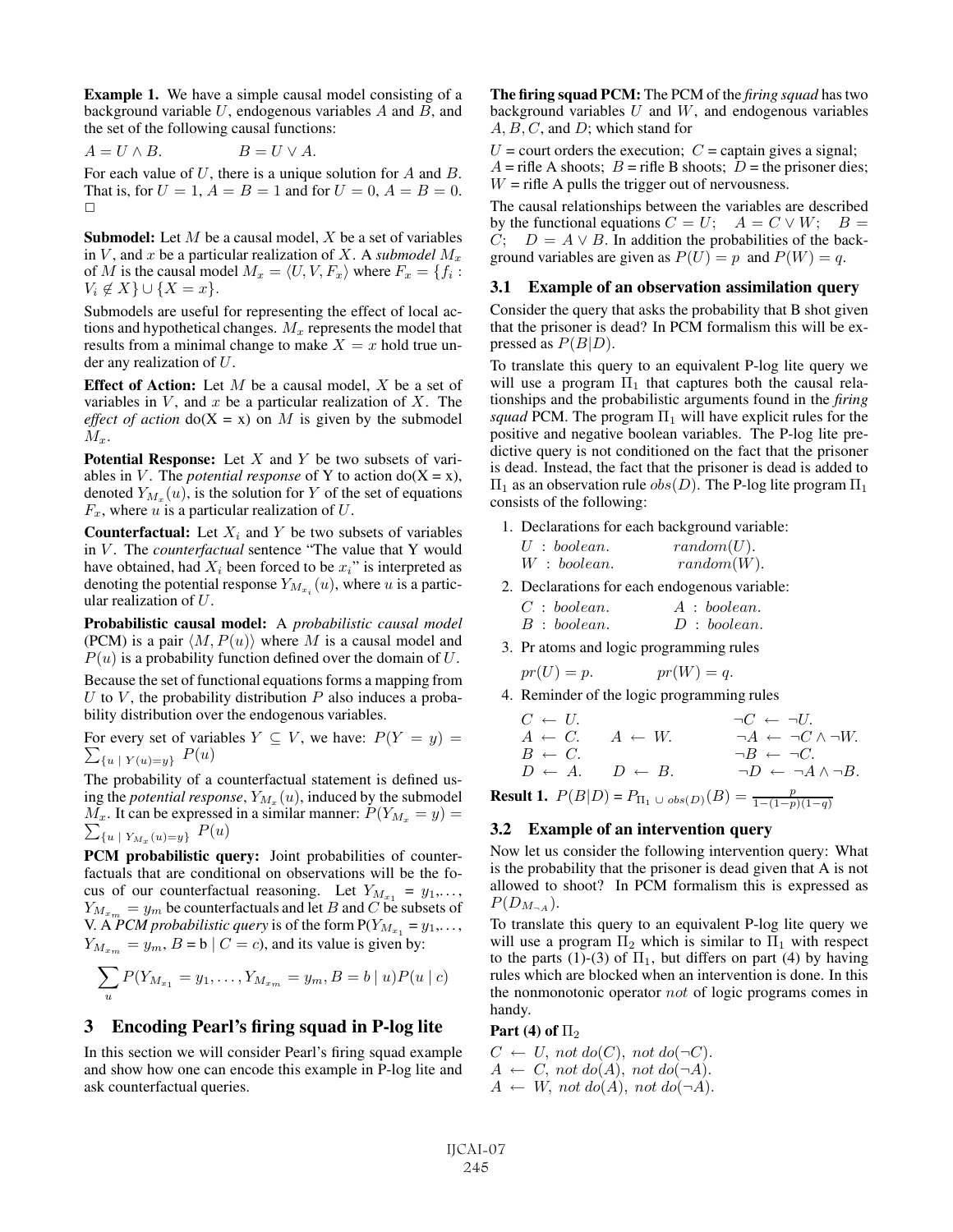$B \leftarrow C$ , not do(B), not do( $\neg B$ ).  $D \leftarrow A$ , not  $do(D)$ , not  $do(\neg D)$ .  $D \leftarrow B$ , not  $do(D)$ , not  $do(\neg D)$ .  $\neg C \leftarrow \neg U$ , not do(C), not do( $\neg C$ ).  $\neg A \leftarrow \neg C, \neg W, \text{ not } \text{do}(A), \text{ not } \text{do}(\neg A).$  $\neg B \leftarrow \neg C$ , not do(B), not do( $\neg B$ ).  $\neg D \leftarrow \neg A, \neg B, \text{ not } \text{do}(D), \text{ not } \text{do}(\neg D).$ 

**Result 2.**  $P(D_{M_{\neg A}}) = P_{\Pi_2 \cup do(\neg A)}(D) = p$ 

### 3.3 Example of a counterfactual query

We now consider the following counterfactual query from [Pearl, 2000]: "What is the probability that the prisoner would be alive if A had not shot given that the prisoner is in fact dead?"

In PCM this counterfactual query is expressed as either  $P(\neg D_{M_{\neg A}} | D)$  or as  $P(\neg D_{M_{\neg A}} | D_M)$ , where M is the original causal model.

Thus the PCM counterfactual query has two causal models in the probabilistic query. The conditional variable  $D_M$ , which is an equivalent representation of variable  $D$ , is a member of the original causal model M, while the variable  $Y_{M_{\neg A}}$  is a member of the submodel  $M_{\neg A}$ .

Our encodings in  $\Pi_1$  refers to the model M and our encoding in  $\Pi_2$  refers to the model  $M_{\neg A}$ . Now we need both. We achieve this by carefully using the indices 0 and 1 for the endogenous variables. We do not use any index for the exogenous variables as they remain the same in both models.

Note that in  $\Pi_1$  we do not apply do() rules to the original model M, since by definition submodels are the result of an *effect of action* do() on the original model M. Therefore all variables that are members of the M do not need intervention rules in the translation.

The P-log lite encoding of the above example will consist of the program  $\Pi_3$  given below. To ask the query all one needs to do is to add  $obs(D(0))$  and  $do(\neg A(1))$  to  $\Pi_3$  and compute the probability of  $\neg D(1)$ . In the syntax of P-log lite this is expressed as  $P_{\Pi_3 \cup obs(D(0)) \cup do(\neg A(1))}(\neg D(1)).$ 

The intuition behind adding  $obs(D(0))$  is that D is observed with respect to the original model  $M$  which is encoded by the index 0. The intuition behind adding  $do(\neg A(1))$  is that  $\neg A$ is established (through an action) resulting in a new model  $M_{\neg A}$  which is encoded by the index 1. The intuition behind asking the probability of  $\neg D(1)$  is that the query is asked about the model  $M_{\neg A}$  which, as we mentioned earlier, is encoded by the index 1. Now we describe the program  $\Pi_3$ . Its constituents are as follows:

• Declarations for each background variable:

|  | $U: \mathit{boolean}.$ | $random(U)$ . |
|--|------------------------|---------------|
|  | $W: \mathit{boolean}.$ | $random(W)$ . |

• Probability atoms corresponding to the background variables U and W.

$$
pr(U) = p. \t\t pr(W) = q.
$$

• Indices to enumerate the models M and  $M_{\neg A}$ : index =  $\{0, 1\}.$ 

• Declarations for each endogenous variable:

| $C: index \rightarrow boolean.$ | $A:index \rightarrow boolean.$  |
|---------------------------------|---------------------------------|
| $B:index \rightarrow boolean.$  | $D: index \rightarrow boolean.$ |

• Rules that allow us to reason about the model  $M$ .

We use the index 0 for the endogenous variables. The background variables do not have an index as they remain unchanged with respect to the original model and its sub-models.

$$
C(0) \leftarrow U. \qquad \neg C(0) \leftarrow \neg U. A(0) \leftarrow C(0). \qquad \neg A(0) \leftarrow \neg C(0) \land \neg W. A(0) \leftarrow W. B(0) \leftarrow C(0). \qquad \neg B(0) \leftarrow \neg C(0). D(0) \leftarrow A(0). \qquad \neg D(0) \leftarrow \neg A(0) \land \neg B(0). D(0) \leftarrow B(0).
$$

• Rules that allow us to reason about the model  $M_{\neg A}$ .

Since doing an action (as an assignment to a variable) necessitates surgery to the model so that the parents of the variable that is assigned no longer affect the variable; we do it logically by adding "not do" in the bodies of the rules. As a result we have the following rules:

$$
C(1) \leftarrow U, not do(C(1)), not do(\neg C(1)).
$$
  
\n
$$
A(1) \leftarrow C(1), not do(A(1)), not do(\neg A(1)).
$$
  
\n
$$
A(1) \leftarrow W, not do(A(1)), not do(\neg A(1)).
$$
  
\n
$$
B(1) \leftarrow C(1), not do(B(1)), not do(\neg B(1)).
$$
  
\n
$$
D(1) \leftarrow A(1), not do(D(1)), not do(\neg D(1)).
$$
  
\n
$$
D(1) \leftarrow B(1), not do(D(1)), not do(\neg D(1)).
$$
  
\n
$$
\neg C(1) \leftarrow \neg U, not do(C(1)), not do(\neg C(1)).
$$
  
\n
$$
\neg A(1) \leftarrow \neg C(1) \land \neg W, not do(A(1)),
$$
  
\n
$$
not do(\neg A(1)).
$$
  
\n
$$
\neg B(1) \leftarrow \neg C(1), not do(B(1)), not do(\neg B(1)).
$$
  
\n
$$
\neg D(1) \leftarrow \neg A(1) \land \neg B(1), not do(D(1)),
$$
  
\n
$$
not do(\neg D(1)).
$$

To answer  $P_{\Pi_3 \cup obs(D(0)) \cup do(\neg A(1))}(\neg D(1))$  all one needs to do is to add the intervention and observation facts  $do(\neg A(1))$ , and  $obs(D(0))$ , respectively and compute the probability of  $\neg D(1)$  with respect to the resulting theory.

**Result 3.**  $P(\neg D_{M_{\neg A}} | D)$ =  $P_{\Pi_3} \cup obs(D(0)) \cup do(\neg A(1)) (\neg D(1)) = \frac{(1-p) \times q}{1-(1-p)(1-q)}$ 

# 4 A general encoding of PCM to P-log lite

We now generalize the encoding illustrated in the previous section to arbitrary PCM theories and for queries that may refer to multiple hypothetical models. We will refer to our encoding<sup>2</sup> as  $T$ . To accommodate multiple submodels, the Plog lite rules will use an index variable  $S$ , where  $S = 0$  will correspond to the original model of the PCM theory and,  $S =$  $1 \ldots m$ , will correspond to the m sub-models necessitated by the probabilistic query. The encoding  $T$  will consist of the following.

Step 1: Enumerate the models and submodels necessitated by the probabilistic query  $0, \ldots, m$ . The variable S used in the

 $2$ Our encoding of a PCM theory and a query will be independent of each other.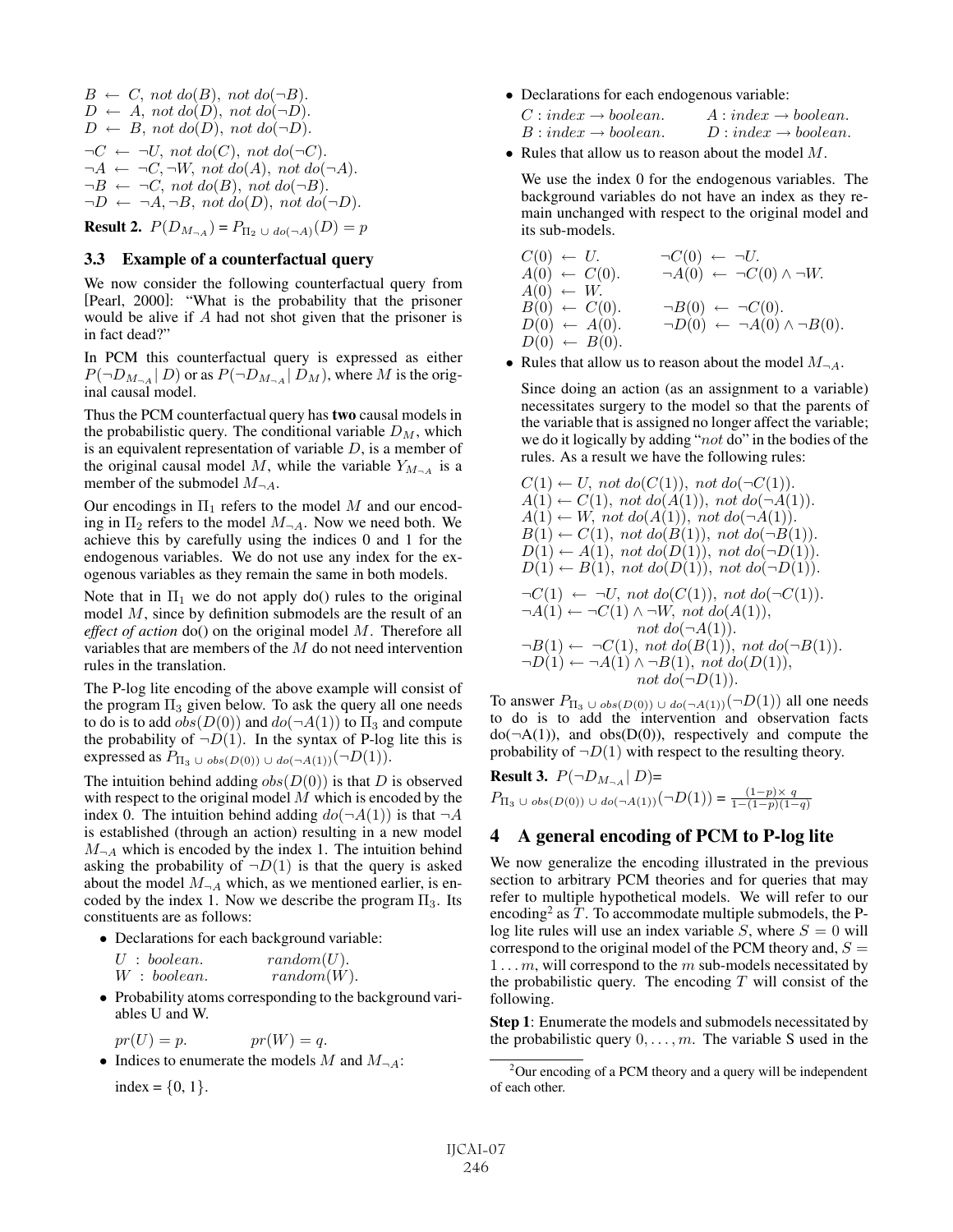endogenous variables rules is in the domain of index:  $index = \{0, \ldots, m\}$ 

**Step 2:** For each background variable  $u \in U$ , for which the PCM has the probability  $p(u) = q$ , T will have the following:

 $u : boolean.$   $pr(u) = q.$  random(u).

**Step 3:** For each endogenous variable v, with  $x_1, \ldots, x_n \in$  $U \cup (V \setminus v)$  and with the associated function  $f_v(x_1,\ldots,x_n)$ , we do the following:

- 1. Add the following declaration:  $v : index \rightarrow boolean.$
- 2. Let the disjunctive normal form of  $f_v(x_1,...,x_n)$  be  $c_1 \vee \ldots \vee c_n$ , where each  $c_i$  is a conjunction of literals made up of from  $x_1, \ldots, x_n$ . In the translation the parameter S is added to each endogenous variable  $x_i$  of  $x_1, \ldots, x_n$ , such that  $x_i$  becomes  $x_i(S)$ . The P-log lite program  $T$  will have the following rules:

$$
v(S) \leftarrow c_1, \text{ not } do(v(S)), \text{ not } do(\neg v(S)).
$$
  
\n:  
\n:  
\n
$$
v(S) \leftarrow c_n, \text{ not } do(v(S)), \text{ not } do(\neg v(S)).
$$

3. Let the disjunctive normal form of  $\neg f_v(x_1,\ldots,x_n)$  be  $d_1 \vee \ldots \vee d_n$ , where each  $d_i$  is a conjunction of literals made up of from  $x_1, \ldots, x_n$ . In the translation the parameter S is added to each endogenous variable  $x_i$  of  $x_1, \ldots, x_n$ , such that  $x_i$  becomes  $x_i(S)$ . The P-log lite program  $T$  will have the following rules:

$$
\neg v(S) \leftarrow d_1(S), \text{ not } d_0(v(S)), \text{ not } d_0(\neg v(S)).
$$
  
\n
$$
\vdots
$$
  
\n
$$
\neg v(S) \leftarrow d_n(S), \text{ not } d_0(v(S)), \text{ not } d_0(\neg v(S)).
$$

**Step 4:** Encoding the query  $P(b, Y_{M_{x_1}} = y_1, \ldots, Y_{M_{x_m}})$  $y_m|c)$ 

*4.1*: For each counterfactual statement  $Y_{M_x} = y_i$ :

For each variable  $v \in V$  that is a member of the realization of  $X_i = x_i$ : if v is positive, we add  $do(v(S = i))$ ; else (i.e., v is negative) we add  $do(\neg v(S = i))$ .

*4.2*: For each variable  $w \in c$ : if w is positive, we add  $obs(w(0))$ ; else (i.e., w is negative) we add  $obs(\neg w(0))$ .  $\Box$ 

Before presenting a theorem that formally relates PCM theories and queries with our encoding, we need to consider a notion of "being able to compute unique solutions of a causal model using three valued iteration". Consider the causal model from Example 1 which had the functions:  $A = U \wedge B$ .  $B = U \vee A$ . In Example 1 we showed that for each value of  $U$ , there is a unique solution for  $A$  and  $B$ . In this case, these unique solutions can be computed in an iterative fashion. Suppose we initially assign the value  $false$  to  $U$ . We then assign unknown to  $A$  and  $B$ . We now use 3-valued logic on the causal functions and compute the values of A and B. After the first iteration  $A$  has value  $false$  and  $B$  has value unknown. After the second iteration we reach a fixpoint where  $A$  and  $B$  are both assigned to  $false$ . This is what we refer to as "being able to compute unique solutions of a causal model using three valued iteration."

Having unique solution does not necessarily mean that it can be obtained using the above mentioned three valued iteration. Following is a counterexample<sup>3</sup>:

Let  $A = \neg B \lor \neg C \lor U$ ,  $B = \neg A \land \neg C$ , and  $C = A \lor \neg B$ . When  $U$  is false we can not derive the value of A, B, or C by a three valued iteration. But, there is the unique solution  $A = true, B = false, and C = true$  that satisfies the causal functions.

**Theorem 1.** Given a PCM  $\mathcal{M} = \langle M, P(U) \rangle$ , let P denote the probabilistic query with respect to it and let the P-log lite program  $T$  be obtained by the encoding of  $M$  as described in the previous section. Let b, c,  $y_1, \ldots, y_m$  and  $x_1, \ldots, x_m$  be realizations of subsets of the endogenous variables  $V$ . Also let  $Y_{M_{x_i}} = x_i$  be counterfactual statements, where  $M_{x_i}$  is a submodel of M. If all realizations of  $U = u$  give unique solutions for endogenous variables in the submodels  $M_{x_i}$  and the unique solutions can be computed in an iterative fashion starting from the background variables we have the following:  $P(b, Y_{M_{x_1}} = y_1, \ldots, Y_{M_{x_m}} = y_m|c) =$  $P_{T\cup obs(c(0))\cup do(x_1(1))\cup...\cup do(x_m(m)))}$ 

 $(b(0), y_1(1), \ldots, y_m(m)).$ 

#### Discussion on the theorem and its proof:

Here the encoding has three main aspects: (i) the encoding of the PCM equations, (ii) taking into account the severing of connections between variables when an action is performed, and (iii) considering models and submodels in parallel during counterfactual reasoning. For part (i) the notion of "unique solutions being computed in an iterative fashion" is important as that leads to a correspondence between the unique solutions and the answer sets. To do (ii) we use the negation as failure operator "not" and to do (iii) we introduce multiple time lines. Overall, the proof is based on splitting the logic programming translation of  $T$  to many layers, where the bottom layer consists of the enumeration of the background variables.

#### 4.1 PCM, PAL and P-log lite

A related work is [Tran and Baral, 2004], where an encoding of PCM in an action language PAL is given. The encoding here to a probabilistic logic programming language P-log lite is different from the encoding in [Tran and Baral, 2004]. There the key issue was to encode the severing of connection between variables when an action is performed. It was achieved by introducing an *ab* predicate and having effect axiom  $make(v_i)$  causes  $\{ab(v_i), v_i\}$  and a static causal law  $\neg ab(v_i)$  causes  $v_i \Leftrightarrow f_i(PA_i, u_i)$  to capture the PCM equation  $v_i = f_i(P A_i, u_i)$ .

### 5 Non-naive conditioning in P-log

We now show how P-log provides an elaboration tolerant way to perform non-naive conditioning in that it shows a

<sup>&</sup>lt;sup>3</sup>This has significance beyond AI, as the recent thesis [Riedel, 2003] (awarded the best Ph.D thesis of Electrical Engineering at the California Institute of Technology for the year 2003) mentions three valued iteration but does not point out that the iteration does not necessarily lead to the unique solution.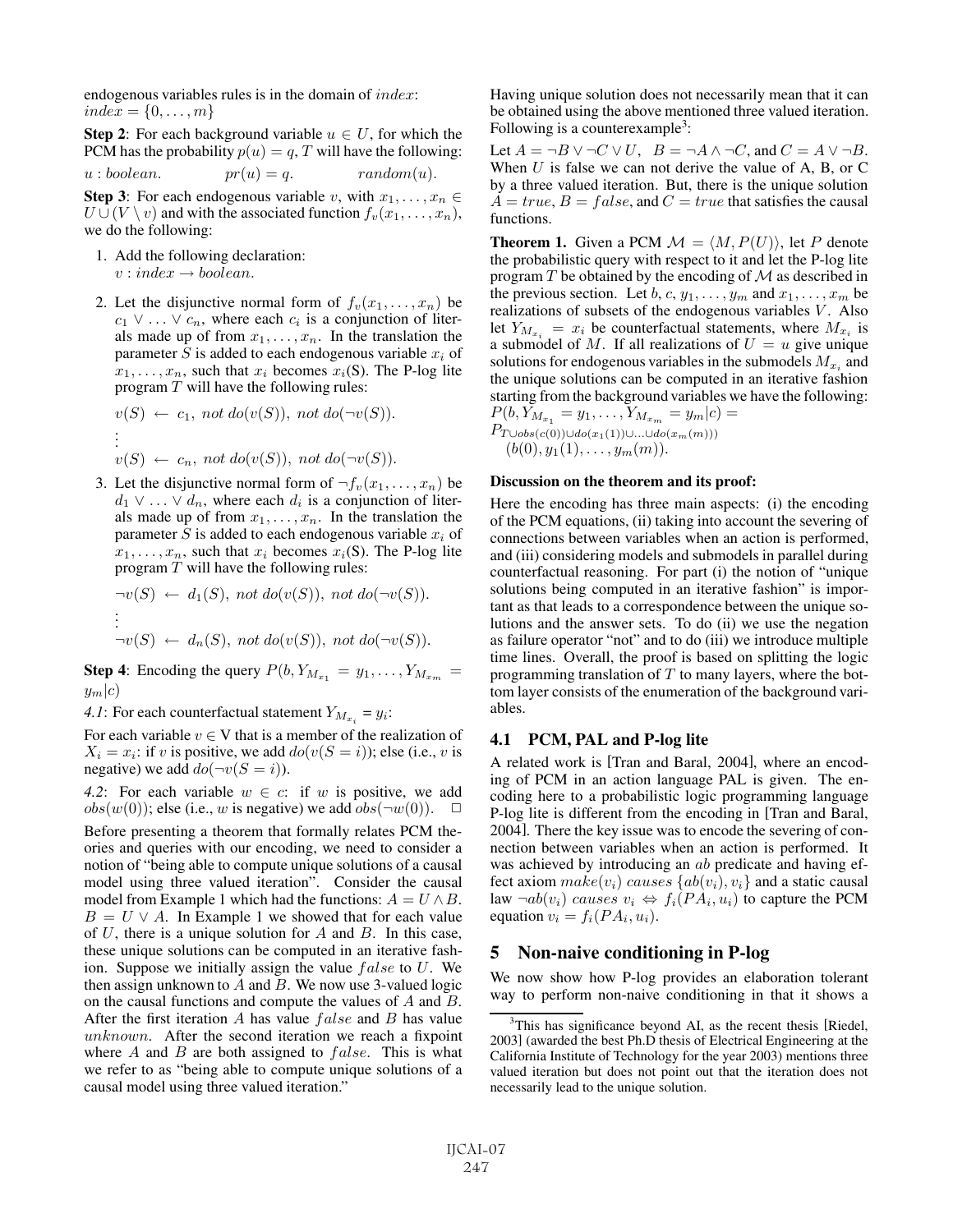way to incorporate new observations through simple addition of knowledge rather than a surgery of existing knowledge. Halpern in [Halpern, 2003], uses the term naive conditioning to refer to conditioning with respect to the 'naive' state space one usually constructs when trying to reason. He discusses several examples, where naive conditioning gives the wrong answer. Following is his second-ace puzzle:

*A deck has four cards: the ace and the deuce of hearts and spades. After a fair shuffle, two cards are dealt to Alice. It is easy to see that, at this point, there is a probability of 1/6 that Alice has both aces, a probability of 5/6 that Alice has at least one ace, a probability of 1/2 that Alice has ace of spades and a probability of 1/2 that Alice has ace of hearts.*

*Alice then says, "I have an ace." Conditioning on this information (by discarding the possibility that Alice was dealt no aces), Bob computes the probability that Alice holds both aces to be 1/5. This seems reasonable. Next, Alice says, "I have the ace of spades." Conditioning on this new information, Bob now computes the probability that Alice holds both aces to be 1/3. But suppose that Alice had instead said, "I have the ace of hearts." It seems that a similar argument again shows that the conditional probability that Alice holds both aces is 1/3.*

*Is this reasonable? When Bob learns that Alice has an ace, he knows that she must have either the ace of hearts or the ace of spades. Why should finding out which particular ace it is raise the conditional probability of Alice having two aces? Put another way, if this probability goes up from 1/5 to 1/3 whichever ace Alice says she has, and Bob knows that she has an ace, then why isn't it 1/3 all along?*

Halpern [Halpern, 2003] analyzes the above example and points out that it is important to know to what question Alice answered: "I have ace of spades." He goes on to say that if she is asked (Q1) to name an ace if she has any and it is given that if she has both aces she will pick one of their colors with equal probability, naive conditioning does not lead to the right answer. We agree with Halpern. In this case instead of the naive possible worlds, *one needs to take into account the new question* and create a new set of possible worlds. *Plog allows us to do that within the language in a nice way.* On the other hand if Alice's answer is with respect to the question (Q2) which asks if Alice has the ace of spades, then the assimilation of Alice's answer is different, and in this case naive conditioning works.

#### The second-aces puzzle in P-log:

Consider the following encoding  $\Pi_1$  of the second-ace puzzle in  $P$ -log.<sup>4</sup>

card1 and card2 have the domain card =  $\{1s, 2s, 1h, 2h\}$ . random(card1).

 $\neg p2(X) \leftarrow card1 = X.$   $p2(X) \leftarrow not \neg p2(X).$  $random(card2: {X: p2(X)}).$ 

$$
has\_alice(X) \leftarrow card1 = X.
$$
  
\n
$$
has\_alice(X) \leftarrow card2 = X.
$$
  
\n**Result 4. Probabilities w.r.t.**  $\Pi_1$   
\n(i)  $P_{\Pi_1}(has\_alice(1s) \land has\_alice(1h)) = 1/6$   
\n(ii)  $P_{\Pi_1}(has\_alice(1s) \lor has\_alice(1h)) = 5/6$   
\n(iii)  $P_{\Pi_1}(has\_alice(1s)) = 1/2$   
\n(iv)  $P_{\Pi_1}(has\_alice(1s) \land has\_alice(1h)|has\_alice(1s)) = 1/3$ 

Now we will consider that Alice's response of "I have ace of spades" is with respect to the question Q1. In that case we propose that the new information is incorporated to  $\Pi_1$  by adding the following to  $\Pi_1$ :

 $random(o: \{X: p(X)\})$ .  $p(1s) \leftarrow has\_alice(1s).$   $p(1h) \leftarrow has\_alice(1h).$ We refer to the resulting P-log program as  $\Pi_2$ .

**Result 5.**  $P_{\Pi_2}(has\_alice(1s) \wedge has\_alice(1h)|o = 1s) =$ 1/5

#### A general methodology:

From the encodings in the previous section one can draw the lesson that when an observation  $x$  about a particular concept is made, one can incorporate that observation correctly and avoid possible error associated with naive conditioning by:

- 1. Adding rules for a new predicate  $p(X)$  that define the value that  $o$  can take.
- 2. Adding the random declaration for a new attribute  $\omega$ :  $random(o : \{X : p(X)\})$ .
- 3. Adding the observation  $obs(o = x)$ .

Moreover the steps (1) and (2) are useful for defining the values that an attribute can take. It is used in  $\Pi_1$  when defining the values the attribute card2 can take, after card1 has been assigned a value.

### 6 Conclusion

In this paper we have shown how to do non-naive conditioning and encode Pearl's probabilistic causal models (PCMs) in P-log lite. We show how one can reason about simple observations, observations as a result of answers given to specific queries, interventions and counterfactuals, in P-log lite. There is a distinct difference between how reasoning about interventions and counterfactuals is done in PCMs and in Plog lite. In the former, surgery is done on a given PCM theory to obtain sub-models due to interventions, while in the later one just needs to add do facts, and let the semantics take care of the reasoning. Another difference between the two approaches is that P-log, because of its superior logical knowledge representation aspect, allows one to specify more nuanced theories. For example, with respect to the firing squad example, one can express knowledge such as "Rifleman B normally follows the captain's order". An elaboration tolerant representation of "normally" will allow easy elaboration of new knowledge such as: " $B$ , as a conscientious objector to death penalty, defies his captain with respect to shooting." Such representation and elaboration is straightforward in Plog, while the corresponding PCM theory will need surgery.

<sup>&</sup>lt;sup>4</sup>Here we use full P-log rather than P-log lite that we presented earlier. Among the differences, in full P-log the literals are more general and attributes can take values from a declared domain rather than being just true or false.